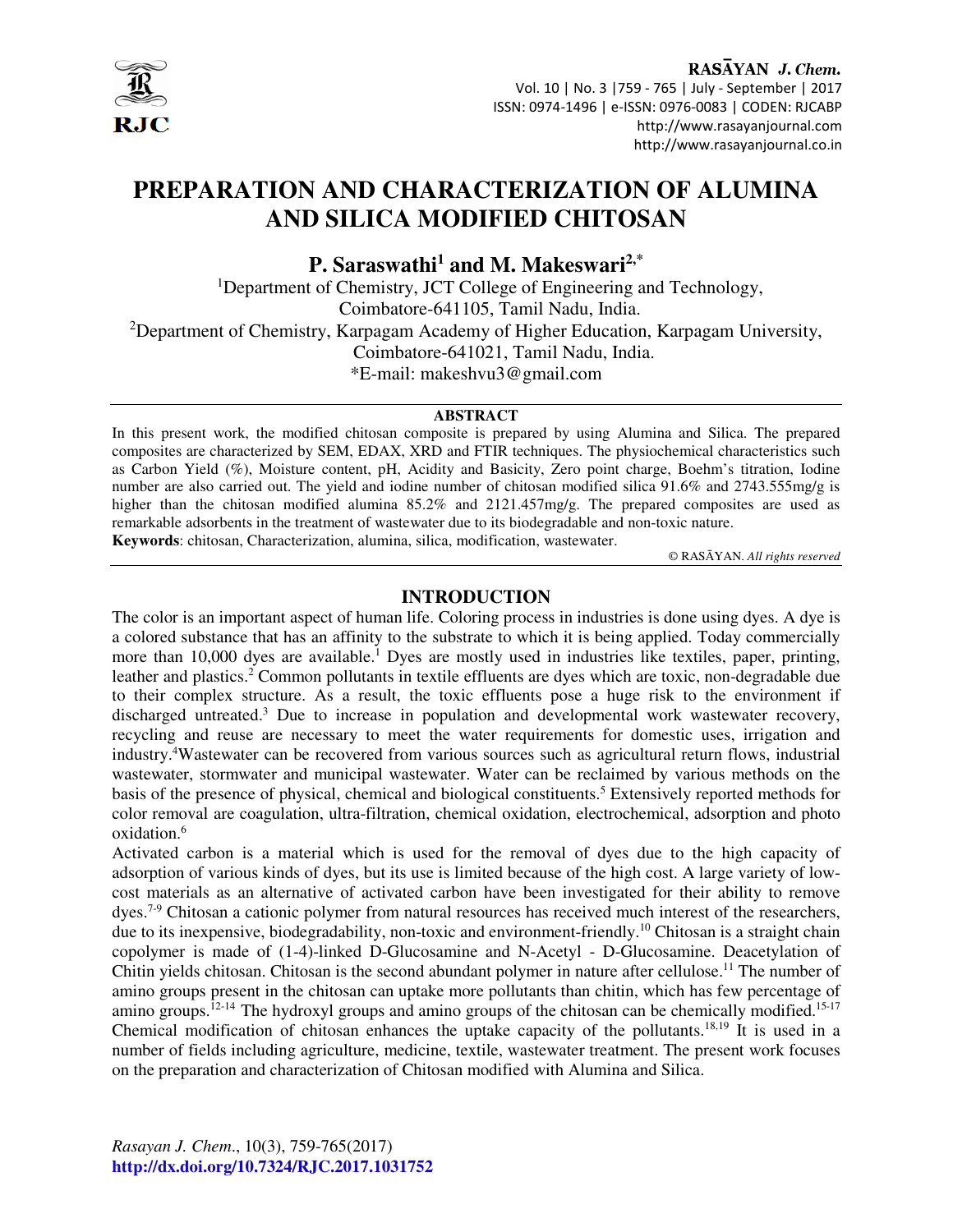RASAYAN J. Chem. Vol. 10 | No. 3 |759 - 765 | July - September | 2017



#### **EXPERIMENTAL**

#### **Materials and Methods**

Chitosan Alumina Composite (CAC) and Chitosan Silica Composite (CSC) are prepared by using chitosan as a biotemplate; A. R. grade acetic acid, ammonia solution, A. R. grade aluminum nitrate, silica gel, sodium hydroxide, and ethanol are procured from Universal Scientific Company, India. Double distilled water is used in the entire synthesis.

#### **Preparation of Chitosan Alumina Composite (CAC)**

Chitosan Alumina Composite is prepared by dissolving chitosan in 5% acetic acid. Aluminum nitrate solution is gradually added to the chitosan slurry and stirred in a laboratory for an hour at room temperature using magnetic stirrer. 1:3 is the molar ratio of chitosan and aluminum nitrate. The obtained aluminum chitosan solution is added to 50% ammonium hydroxide solution under stirring. The resultant product formed is filtered from ammonium hydroxide solution and is dried at ambient temperature. Dried product is calcinated and powdered for further studies.<sup>20</sup>

#### **Preparation of Chitosan Silica Composite (CSC)**

To prepare Chitosan Silica Composite, chitosan is dissolved in 1M acetic acid and this mixture is kept in a magnetic stirrer for 2 hours and then silica is added to this mixture and the stirring is continued for another 1 hour to reach homogeneity. The resultant mixture is kept for 8 hours in a stable place to obtain a bubble-free mixture. The weight ratio of chitosan to silica is 2:1.To this mixture sodium hydroxide and ethanol is added. Then, it is stored in the solution for 24 h to allow the composite to be formed. The resultant product is separated from the solution and washed with deionized water several times to remove impurities.<sup>21,22</sup> The obtained composite is dried at room temperature. Finally, dried form of the composite is crushed, powdered and stored in an airtight container for further studies.

#### **Characterization**

#### **Physiochemical characterization**

The characteristics of the composites such as Yield, Moisture content, pH, Determination of surface acidity and basicity, Zpc and Iodine number is determined for the prepared Chitosan Alumina and Silica composites. The yield of the prepared composites is determined by using:

$$
Yield(Y) = (M/M_0) \times 100.
$$
 (1)

The moisture content of the prepared composites is determined by using the following equation:

$$
Moistue content (%) = [(M - X)/M] \times 100.
$$
 (2)

The composite is dissolved in the distilled water, boiled and the pH is measured by using digital pH meter.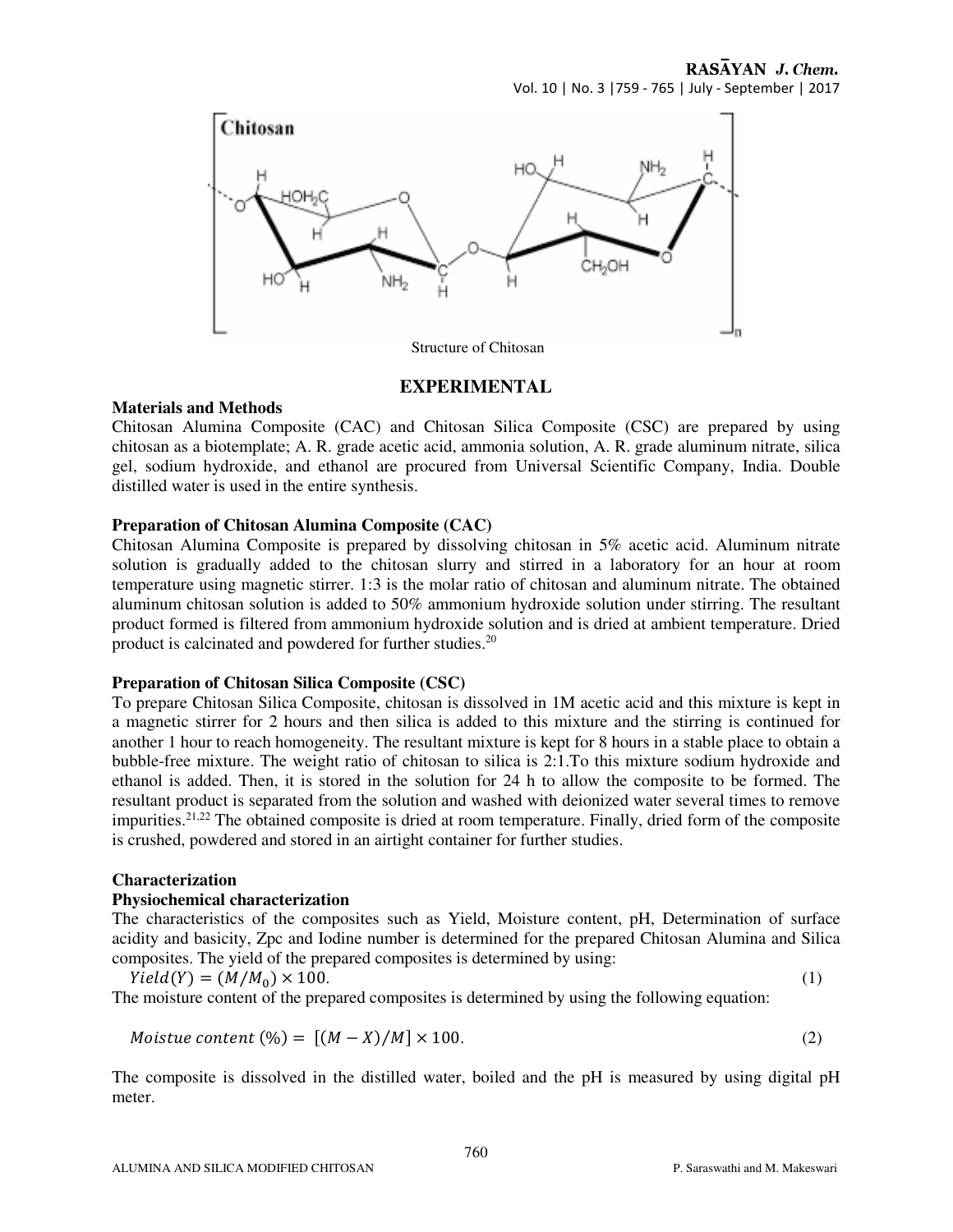Surface acidity and basicity are determined by mixing 0.2g of the composite with 25ml of 0.5M NaOH and 0.5M HCl in a closed flask and agitated for 10 hrs at room temperature. After agitation, the mixture is filtered and the filtrate is titrated with 0.5M HCl and 0.5 M NaOH using phenolphthalein as indicator.

# **Zero Point Charge**

0.2g of the composite is added to a solution of sodium nitrate of concentration 0.01M, whose pH is adjusted with 0.01M NaOH and 0.01M HNO<sub>3</sub> and final pH is measured. The results are plotted with initial pH vs  $\Delta$ pH ( $\Delta$ pH = final pH- initial pH). The pH equals to zero, yielded pH<sub>zpc</sub> of the carbon.<sup>23</sup>

# **Determination of the amount of Iodine adsorbed**

The composites are characterized by using Iodine number as a fundamental parameter. Iodine number is used to measure the micropore content of the composite and is obtained by adsorption of Iodine from a solution by the composite. The large surface area of the composite particles is due to the number of pores and is increased during the activation process.<sup>24</sup>

# **Determination of surface group (Boehm's Titration)**

The composite is taken in the 50 ml conical flask and 20 ml of different bases are added in the volumetric standards. The flask is then sealed and agitated in a shaker for 3 days. Filter these solutions separately and 5 ml of each filtrate is titrated with 0.1M HCl using a water-ethanol solution of methyl orange as an indicator. The number of basic sites is calculated from the amount of HCl reacted with the composite.<sup>25</sup>

# **Surface Characterization**

Fourier Transform Infrared Spectroscopic analysis is determined by Jasco-460 plus to get the structural information of chitosan composites. The scanning electron microscope and elemental spectra are used to find out the surface morphology of the modified composites by using JSM 6390 model. X-ray diffraction is carried out by using XRD 6000 model. Qualitative determination and elements localization of the composites are allowed during SEM observations.

# **RESULTS AND DISCUSSION**

# **Physiochemical Characterization of Chitosan Alumina Composite (CAC) and Chitosan Silica Composite (CSC)**

Characteristics of the adsorbents such as yield, iodine value, moisture content, pH, surface acidity and basicity of Chitosan Alumina Composite and Chitosan Silica Composite are determined. The results are summarized in Table-1. The results show the moisture content of the CAC (2.77%) is more than CSC (0.52%). The high moisture content of the composite will dilute the action of the composite and it is necessary to utilize extra load of the composite.<sup>26</sup>

| Parameters                      | <b>CAC</b> | <b>CSC</b> |
|---------------------------------|------------|------------|
| Yield %                         | 85.2       | 91.6       |
| Moisture content $\%$           | 2.77       | 0.52       |
| pH                              | 5.05       | 6.55       |
| Surface acidity (mmoles/gm)     | 3.25       | 3.775      |
| Surface basicity (mmoles/gm)    | 4.00       | 4.164      |
| ZpC                             | 6.5        | 7.8        |
| Boehm titration (m.eq/gm)       |            |            |
| <b>NaOH</b>                     | 1.040      | 1.560      |
| Na <sub>2</sub> CO <sub>3</sub> | 1.40       | 1.44       |
| NaHCO <sub>3</sub>              | 0.520      | 0.16       |
| Iodine Number mg/g              | 2121.457   | 2743.555   |
| Surface Area                    | 57.13      | 92.12      |

Table-1: Physiochemical Characterization of CAC and CSC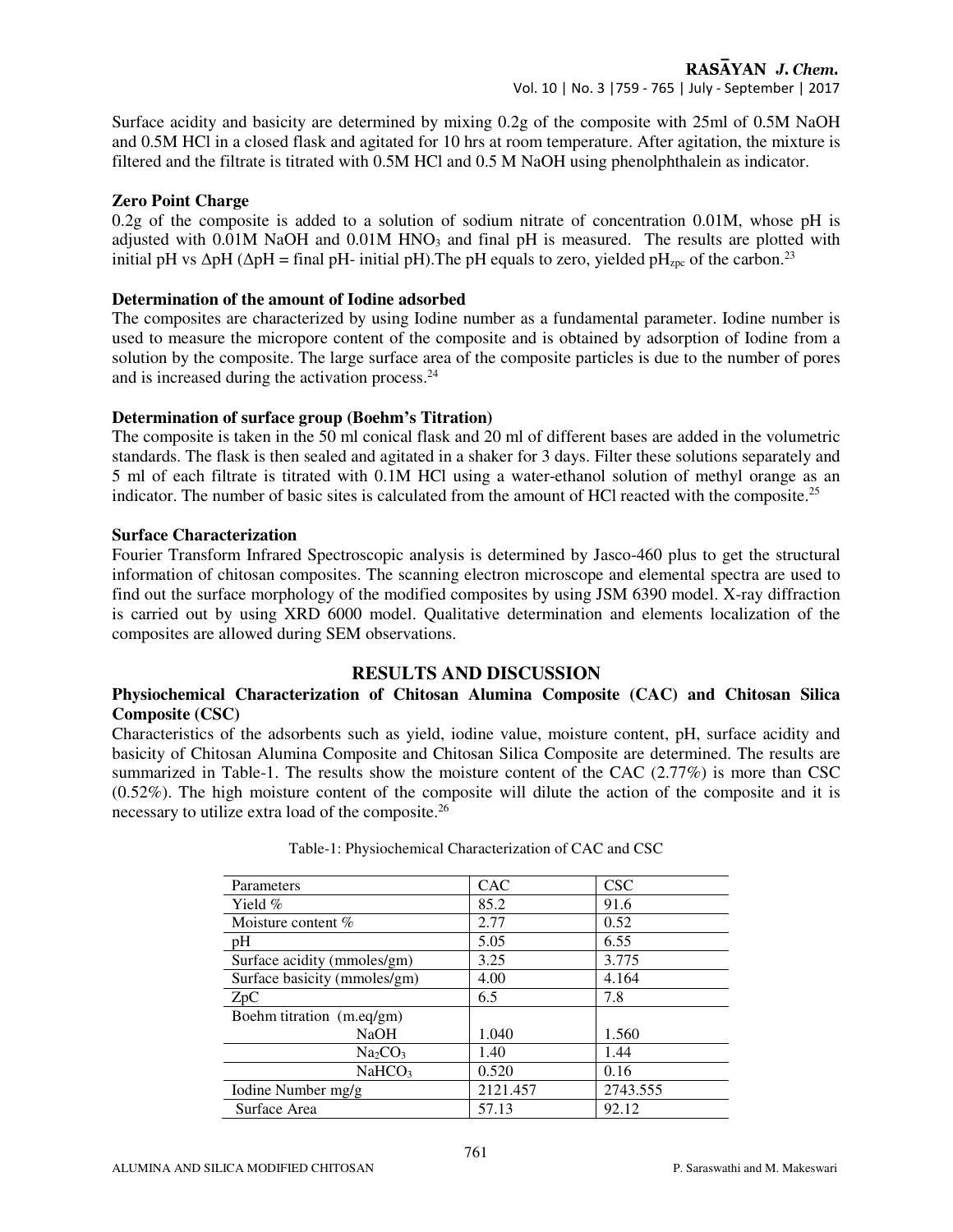# RASAYAN J. Chem.

Vol. 10 | No. 3 |759 - 765 | July - September | 2017

The yield and iodine number of CAC and CSC are85.2%and 2121.457mg/g and 91.6% and 2743.555mg/g respectively. The higher the yield and iodine value, the higher will be the uptake ability of the composites. So CSC has more tendencies to uptake pollutants than CAC. CSC has the surface acidity of 3.25mmoles/gm and 3.775mmoles/gm respectively. Basicity of these composites is 4.00 mmoles/gm and 4.164mmoles/gm. Boehm titration method is employed for the determination of acidity and basicity. The basic and oxygenated acidic surface groups of the composites are quantifying by Boehm titrations.<sup>27</sup> The surface area of the chitosan is  $1.46m^2/g$ . After modification with Alumina (57.13m<sup>2</sup>/g) and Silica(92.12m<sup>2</sup>/g) the surface area is increased.<sup>28</sup> The Zpc of CAC and CSC are 6.5 & 7.8 respectively. Below this Zpc composite uptake the cationic dye due to its negative charge density and above this Zpc composite uptake the anionic dye due to its positive charge density.

# **SEM Analysis**

The SEM images of Chitosan Alumina Composite (CAC) and Chitosan Silica Composite (CSC) are shown in Figure-1a and 1b. Figure-1a shows the surface of CAC has combined petal-like structures. The high surface area of Chitosan Alumina Composite is due to porous structure. The Figure-1b displays the SEM image of Chitosan Silica Composite; it shows its highly porous structure.<sup>29</sup>



Fig.-1a: SEM image of CAC Fig.-1b: SEM image of CSC

**Energy-dispersive X-ray spectroscopy (EDX)** 



# The EDX spectra of CAC and CSC are given in the Figure-2a and 2b which indicates the presence of respective ions in the composites. In Figure-2athe aluminum sorption has occurred on CAC is confirmed by the presence of aluminum. In Figure-2b the silica sorption appears on CSC is confirmed by the presence of silica in EDX results in.<sup>30</sup>



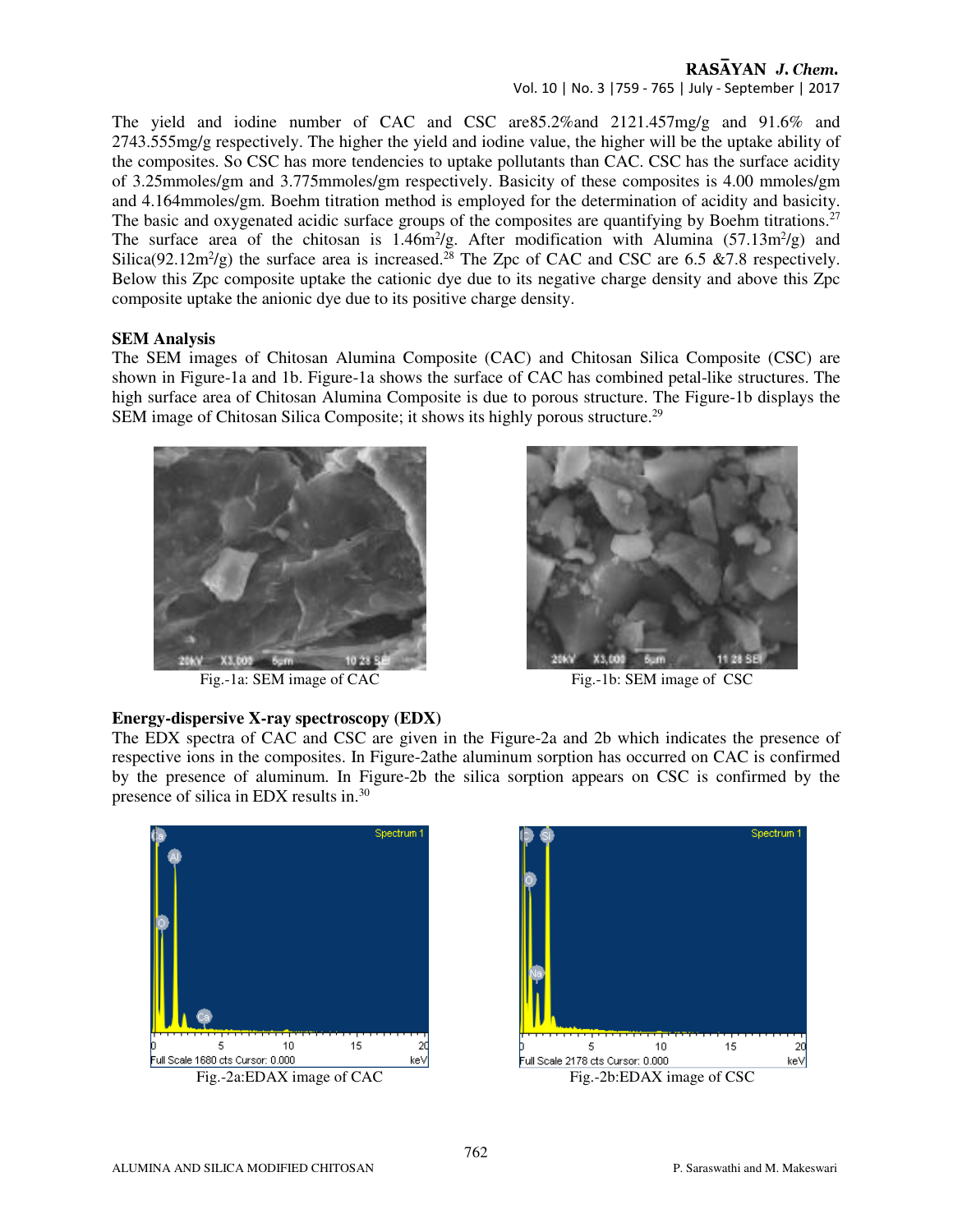# **X-Ray refractory diffraction (XRD)**

The prepared composites CAC and CSC are characterized by X-ray refractory diffraction (XRD). From Fig-3a and 3b there are no appreciable changes in the spectra. XRD measurement indicates that CAC and CSC are less amorphous and small crystalline in nature. It is proved by the  $2\theta$  values it lies between 20-30˚.<sup>30</sup>



# **FTIR Analysis**

The FTIR spectrum of CAC shown in Fig-4a. The wide band at 3461.41 cm<sup>-1</sup>shows the presence of OH and  $-NH$  stretching vibrations. The peak at 3189.43 cm<sup>-1</sup>shows the presence of  $-NH$  stretching band<sup>31</sup> and the peak around 1573.98 cm<sup>-1</sup> shows the presence of NH bending in  $-NH_2$ . The peak present at 1384.95 cm<sup>-1</sup> indicates the presence of methyl group. The band at  $1069.57$  cm<sup>-1</sup> shows the presence of CO stretching vibration in band C–OH.<sup>32</sup> The band observed between 1000-500 cm<sup>-1</sup> could be the characteristic vibrations of aluminium oxide.<sup>33, 34</sup> The peak around 544.91 cm<sup>-1</sup>shows the presence of metal oxygen stretching.



The FTIR spectrum of CSC is shown in Figure-4b. The intense band at 3449.84 cm<sup>-1</sup> shows the presence of OH adsorption. The peak about  $1648.24$  cm<sup>-1</sup> indicates the presence of C=O stretching and the peak around 1561.44 cm<sup>-1</sup> shows the deformation vibration of -NH<sub>2</sub>.<sup>35</sup> The peak present at 1415.81 cm<sup>-1</sup> indicates the presence of C-H bending vibration. The peak at 1082.11 cm<sup>-1</sup> shows the presence of Si-O stretching vibration. The peak around  $463.90 \text{ cm}^{-1}$  shows the presence of sulphur.<sup>36</sup>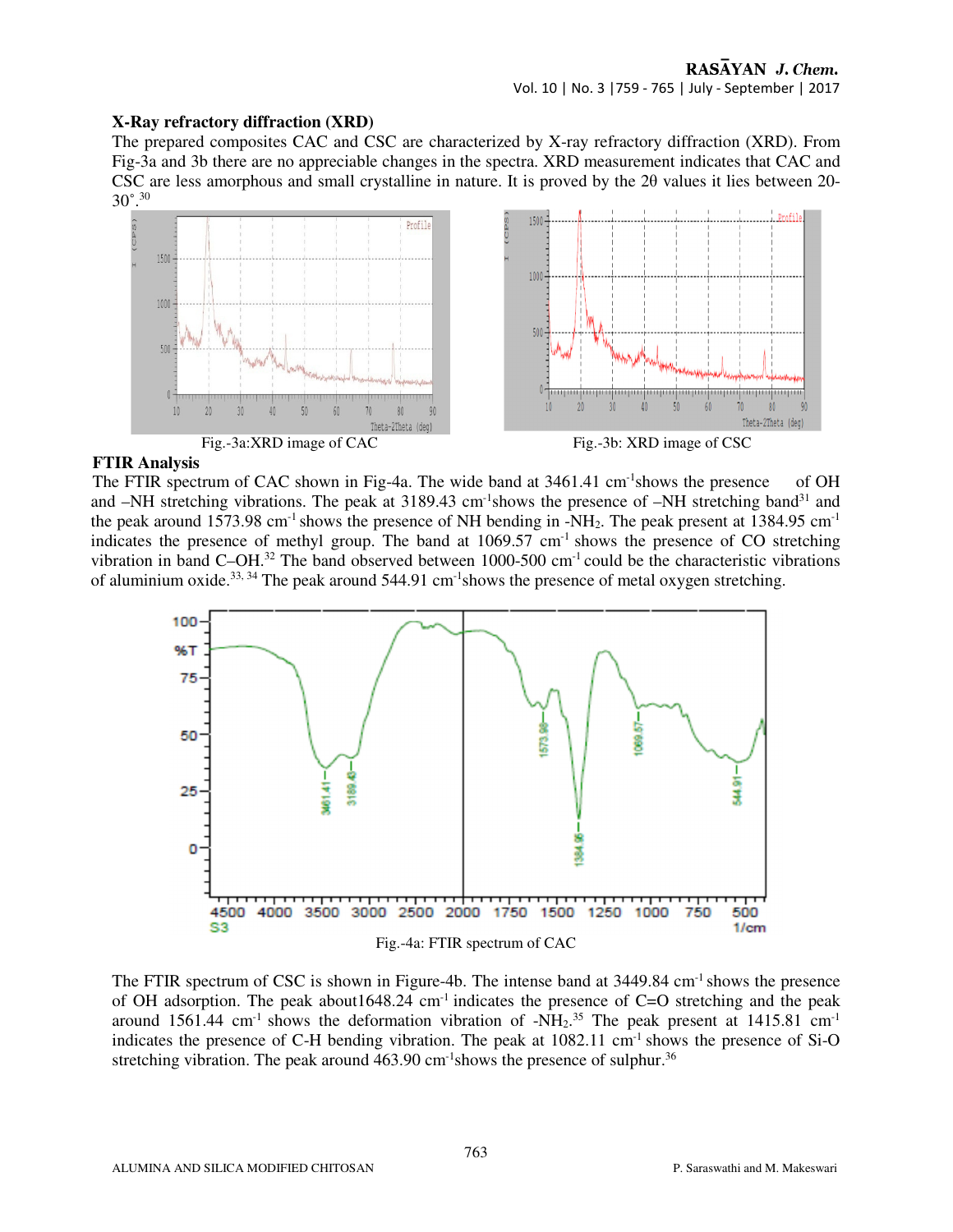

#### **CONCLUSION**

This paper is aimed to optimize the preparation procedure of CAC and CSC composites based on chitosan. It is found that the preparation procedure affects the morphology of the composite beads formed at higher basicity of the solution have more irregular spherical shape. The results indicate that if the yield increases Iodine number is also get increases, similarly the moisture content of the CSC is less than CAC. So the prepared composites could be effectively used in the wastewater treatment.

# **REFERENCES**

- 1. T. Santhi, S. Manonmani, T. Smitha and K. Mahalakshmi, *Rasayan J.Chem.,* **2(4)**, 813(2009).
- 2. M. S. Chiou and H. Y. Li, *Dyes, and Pigments*, **60**, 69(2004).
- 3. H. Wang MoJ, J. U. Jegal, J. Kim, *Dyes and Pigments*,**72**, 240(2007).
- 4. F. R. Rijsberman, *Agric. Water Manage*, **80,**1(2006).
- 5. S. Al-Asheh, F. Banat, L. Abu-Aitah, *Sep. Purif. Technol*, **33(1-10)**, 1383(2003).
- 6. Masood Alam, Mohd. Aslam and Sumbul Rais, *Rasayan J.Chem,* **2(4),** 791(2009).
- 7. G. Crini, *Bioresour. Technol,* **97**, 1061(2006).
- 8. M. R. Fat'hi, H. Parham, N. Pourreza, H. Golmohammadi, *Fresenius Environ Bull*, **21**, 1873(2012).
- 9. A. Basker, P. S. Syed Shabudeen, S. Daniel and P. Vignesh Kumar, *Rasayan J.Chem,* **7(1),** 1(2014).
- 10. C. Namasivayam and N. Kanchana, *Chemosphere*, **25,** 1691**(**1992).
- 11. J. Synowieckiand, N. A. Al-Khateeb, *Cri.t Rev. Food Sci. Nutr*, **43**, 145(2003).
- 12. J. R. Evans, W. G. Davids, J. D. MacRae, A. Amirbahman, *Water Res.*, **36**, 3219(2002).
- 13. F. Wu, R. Tseng, R. Juang, *J. Hazard. Mater*, **73,** 63(2000).
- 14. G .Yao Lu, X. Wu, T. Zhan, *Microchem. J.*, **69**, 81(2001).
- 15. E. Guibal , L. Dambies, C. Milot, J. Roussy, *Polym. Int* .,**48**, 671(1999).
- 16. W. S. W. Ngah, K. H. Liang, *Ind. Eng. Chem. Res*, **38**, 1411(1999).
- 17. Z. Yang, L. Zhuang, G. Tan, *J. Appl. Polym. Sci*, **85,** 530(2002).
- 18. E. Guibal, T. Vincent, R. N. Mendoza*, J. Appl. Polym. Sci*, **75,** 119(2000).
- 19. Z. Yang and Y. Yuan, *J. Appl. Polym. Sci*, **82**, 838(2001).
- 20. Jayshri A. Thote , Ravikrishna V. Chatti , Kartik S. Iyer , Vivek Kumar , Arti N. Valechha , Nitin K. Labhsetwar , Rajesh B. Biniwale , M. K. N. Yenkie , Sadhana S. Rayalu, *J. Environ Sci.,* **24(11),** 1979 (2012).
- 21. M. Y. Chang and R. S. Juang, *J. Colloid. Interface Sci*, **278**, 18(2004).
- 22. M. Hasan, A. L. Ahmad, B. H. Hameed, *Chem. Eng. J.,* **136**, 164(2008).
- 23. A. Kumar, B. Prasad, I. M. Mishra, *J. Hazard. Mater.,* **152(2)**, 589(2008).
- 24. O. S. Bello, M.A. Ahmad, T. T. Siang Trends *Appl. Sci. Res.*, **6(8)**, 794(2011).